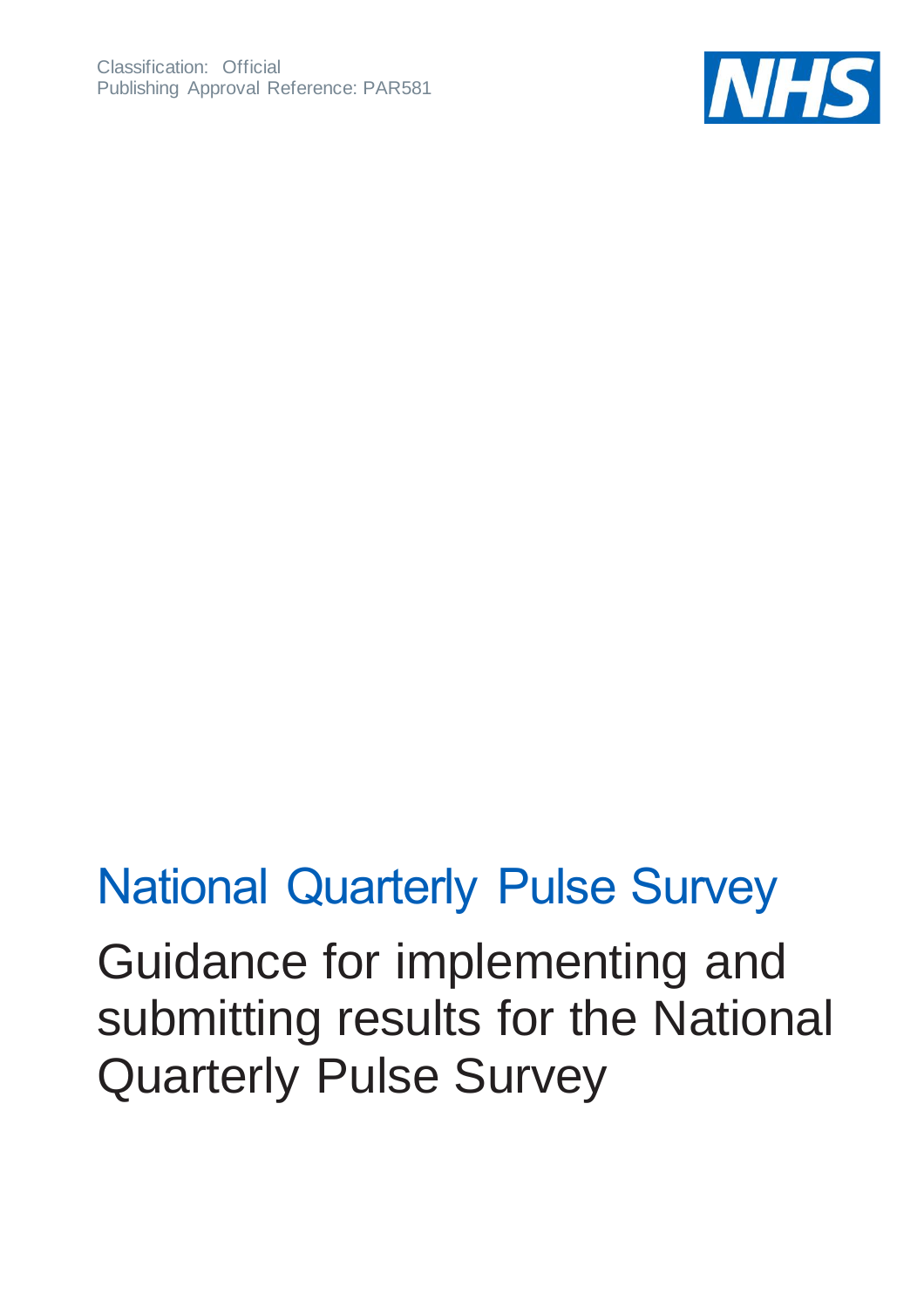#### **Contents**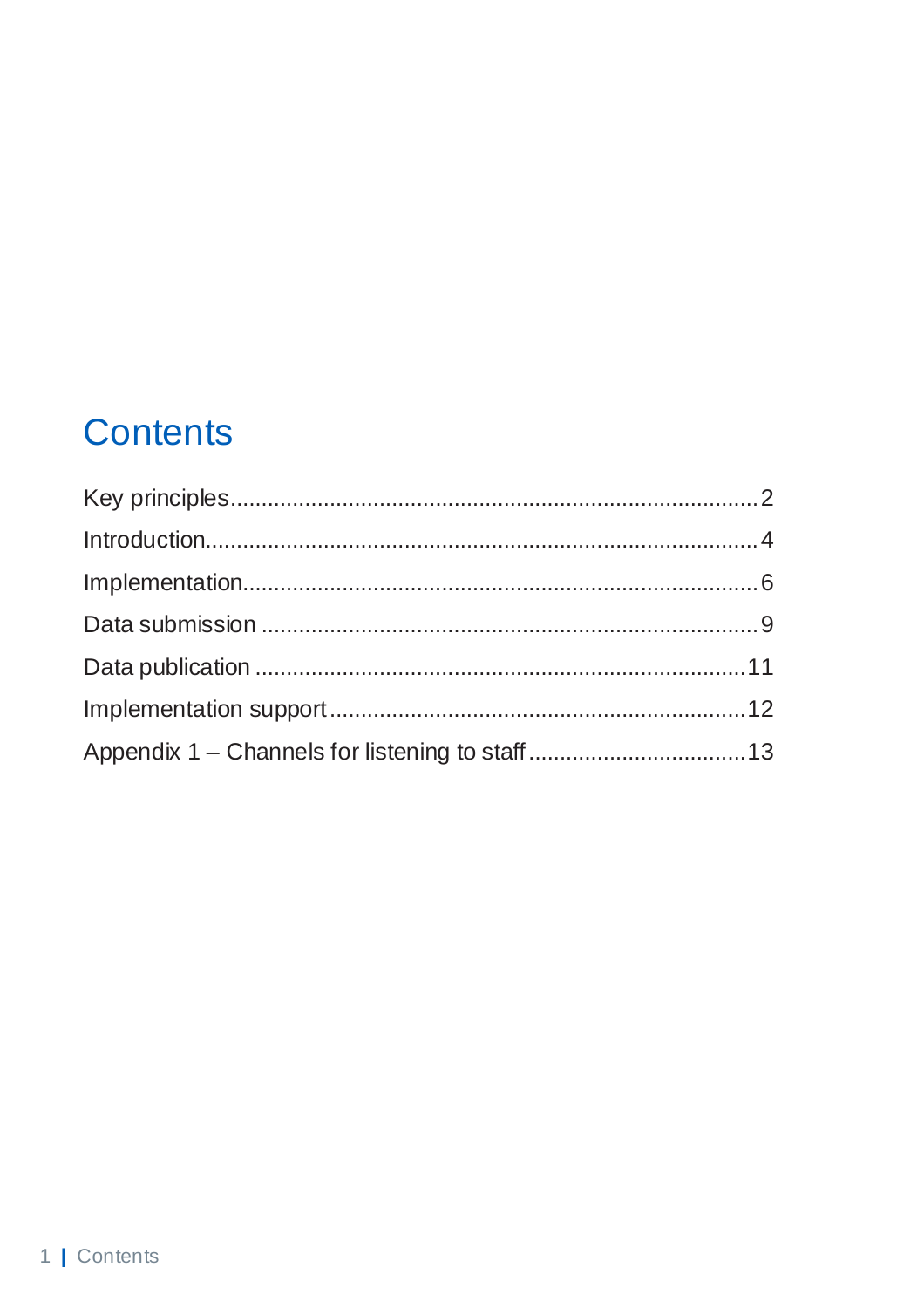# <span id="page-2-0"></span>Key principles

- 1. The National Quarterly Pulse Survey (NQPS) began implementation in April 2021 for organisations that use the national pulse survey, the [People Pulse.](https://www.england.nhs.uk/nhs-people-pulse/) All provider organisations will be required to implement from July 2021<sup>1</sup>.
- 2. The primary purpose of the NQPS is to provide an additional and more frequent opportunity to hear from staff to help understand employee experience, and to support decision making and actions for improvement with the ambition of making the NHS the best place to work.
- 3. The NQPS will provide a consistent and standardised approach, nationally and locally, to listening to staff at more regular intervals.
- 4. A flexible approach has been adopted for how organisations implement the NQPS. Data collection can happen either via the People Pulse, existing Staff FFT arrangements or any other internal surveys. However, the simplest way to run the quarterly survey is through the People Pulse, which includes an online analytical platform and is free for Trusts to use.
- 5. NQPS data is to be collected in the first month of Q1, Q2 and Q4. The data is to be submitted in the second month of Q1, Q2 and Q4. For Q3 (when the annual NHS staff survey is undertaken) there is no requirement to undertake NQPS and submit data, although organisations may wish to do so. If organisations decide to collect NQPS data during this period, there is no requirement to submit the data centrally.
- 6. The survey consists of the nine questions which make up the existing Engagement theme of the NHS Staff Survey, measuring motivation, advocacy, and involvement. The results of these questions will be submitted / collected centrally. Organisations may choose to add additional questions when using own survey providers, however there is no requirement for results from any additional questions to be submitted centrally.

<sup>1</sup> Organisations are expected to implement the National Quarterly Pulse Survey in July 2021. Organisations which are unable to implement for quarter two 2021/22 can start data collection from the first month of quarter four (January 2022). The National Staff Survey will take place in quarter three 2021/22.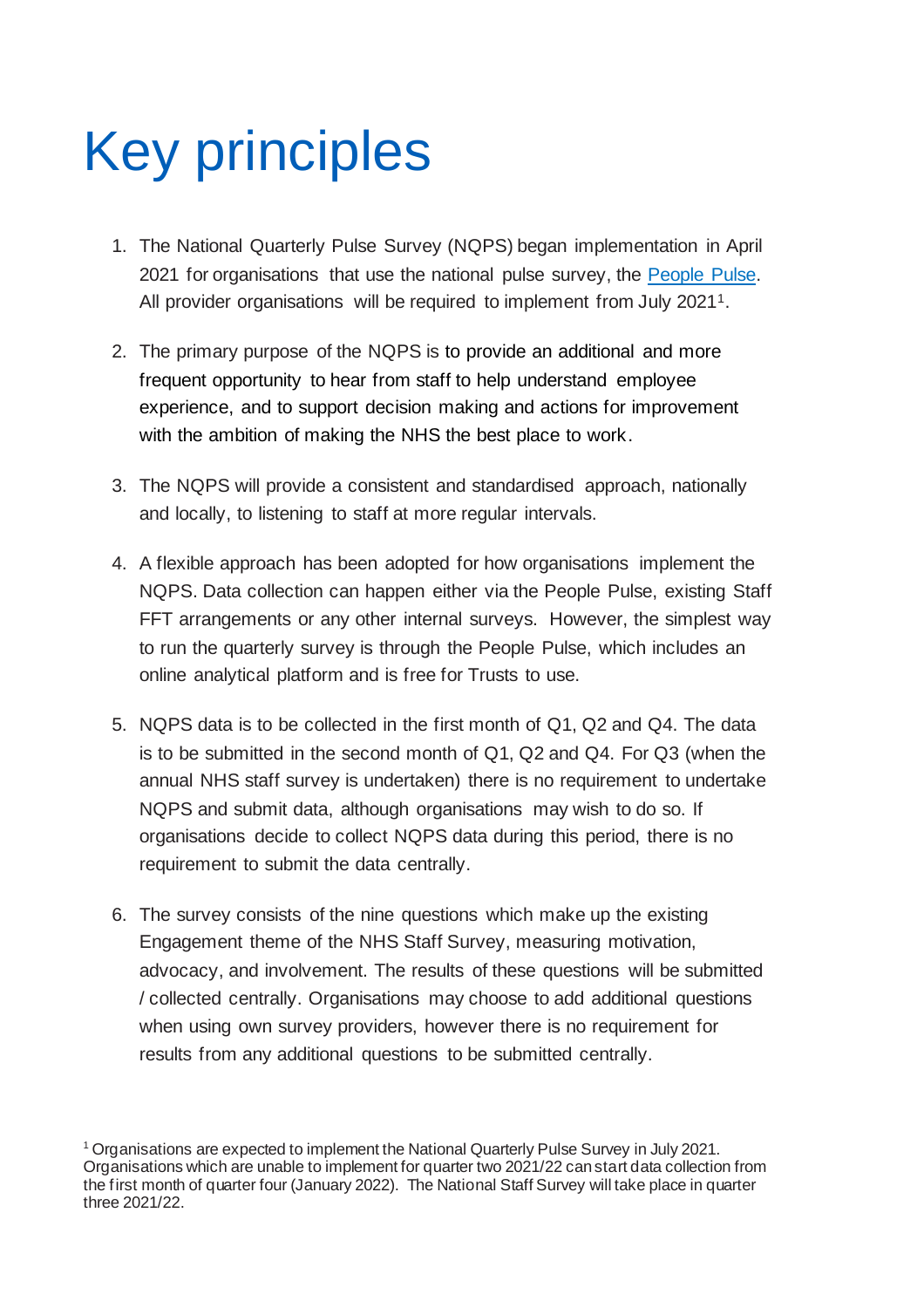- 7. During each quarter (excluding Q3), all staff in an organisation must be given an opportunity to respond. Organisations are asked to achieve participation levels no lower than those from previous Staff Friends and Family Test.
- 8. Organisations are encouraged to collect demographic information as part of the NQPS internally to provide local insight into all staff experiences on a regular basis, however there is no requirement for these to be submitted centrally. For Trusts who use People Pulse, this will be collected routinely.
- 9. Organisations should ensure that local staff side union representatives and staff networks are aware of the introduction of the NQPS, and the value of it. We would encourage collaboration on the introduction of the survey and presentation and analysis of local results.
- 10.Organisations need to ensure compliance with Data Protection Act 2018 and the UK General Data Protection Regulation (GDPR).
- 11.Organisations choosing to collect data through alternative methods than via the People Pulse (e.g. existing Staff Friends and Family test provider or a local survey provider) need to ensure data is submitted via the [Strategic](https://datacollection.sdcs.digital.nhs.uk/)  [Data Collection Service](https://datacollection.sdcs.digital.nhs.uk/) by the 8th day of the second month of Q1 (May), Q2 (August) and Q4 (February). Organisations' data submissions will need to include the breakdown of responses per each of the nine engagement theme questions. For those using the People Pulse, this will all be done centrally so there is no need to complete the data submission.
- 12.Organisations are required to publish their own results locally, for instance through communications channels within the organisation.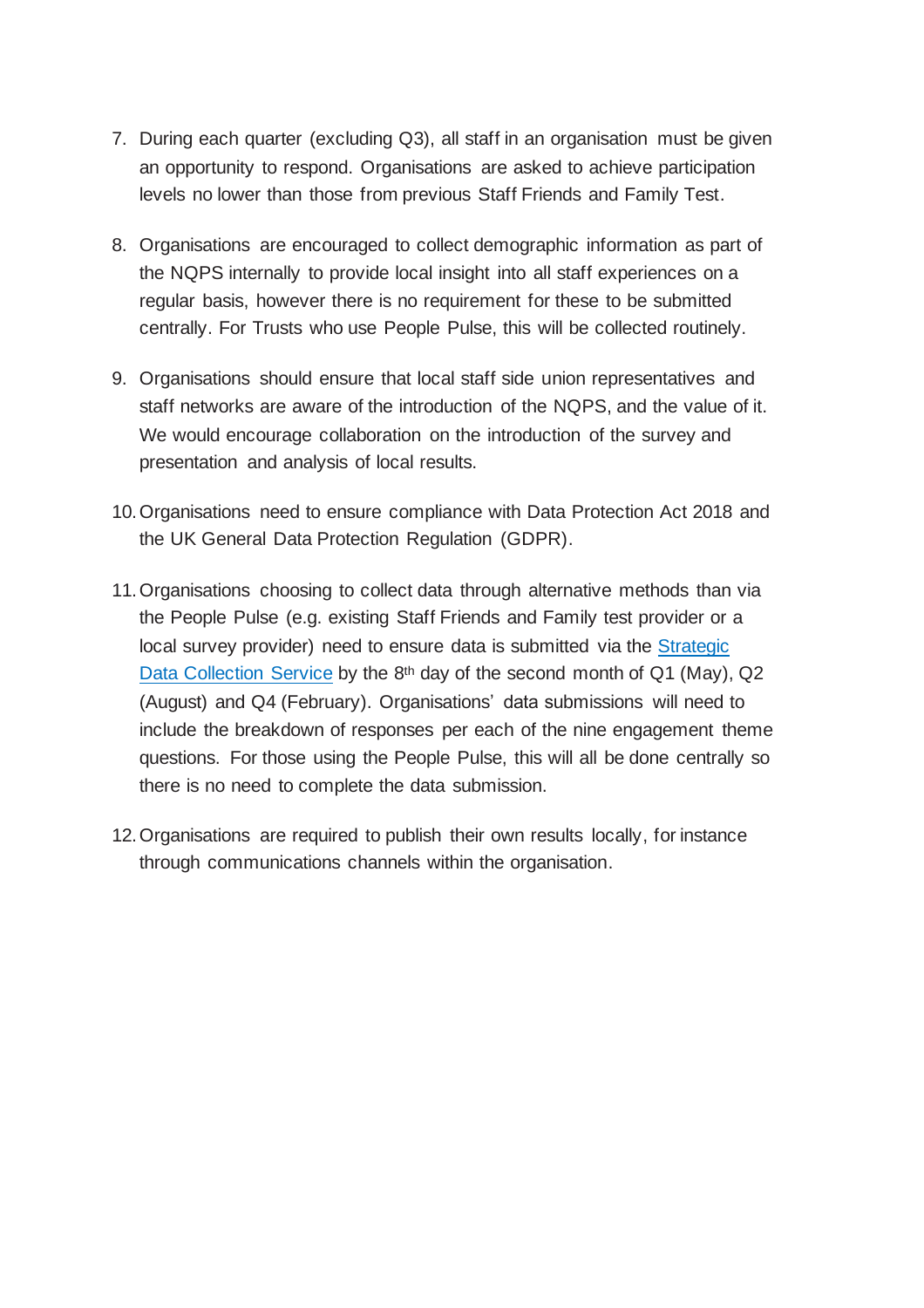#### <span id="page-4-0"></span>Introduction

- 1. Staff engagement has been researched in detail over the last few decades and has been proven to have strong links with positive organisational and individual outcomes. Employee engagement components, in particular involvement, have been shown to have positive correlation with lower patient mortality, lower sickness levels and lower patient complaints. This follows on from a suite of studies over recent years by academics and the [Kings Fund,](https://www.kingsfund.org.uk/sites/default/files/employee-engagement-nhs-performance-west-dawson-leadership-review2012-paper.pdf) specific to the health care setting.
- 2. The [People Plan 2020/21-](https://www.england.nhs.uk/publication/we-are-the-nhs-people-plan-for-2020-21-action-for-us-all/) action for us all is committed to ensuring staff have a voice. The experience of COVID-19 has thrown into even sharper relief the need to engage with and listen to staff. This is an element of the [People Promise:](https://www.england.nhs.uk/publication/our-nhs-people-promise/) We each have a voice that counts.
- 3. The People Plan recommends a launch of a new National Quarterly Pulse Survey to track employee engagement in the first quarter of 2021/22. In recognition of the pressures on trusts during the response to COVID-19 and the recovery phase, in April 2021 organisations already utilising the national pulse survey participated through the addition of the nine staff engagement questions to the People Pulse. From July 2021, the NQPS requirement will apply to all NHS trusts in England. This includes trusts providing acute, community, ambulance, specialist, and mental health services.
- 4. The National Quarterly Pulse Survey will provide a consistent and standardised approach, nationally and locally, to listening to staff at more regular intervals with a robust data set. It has been supported by an ongoing desire for more regular reporting and understanding of NHS staff's working experience.
- 5. The introduction of the National Quarterly Pulse Survey complements the annual National Staff Survey and monthly People Pulse (see appendix 1). The responses and data are primarily for action at a local level. This will build on the yearly, granular level data available from the National Staff Survey (NSS). It is important to mention that results from NSS and NQPS will not be directly comparable, due to factors including the response rate and possible seasonal effects. The purpose of the NSS is to provide official statistical data of staff experience across all provider organisations allowing organisations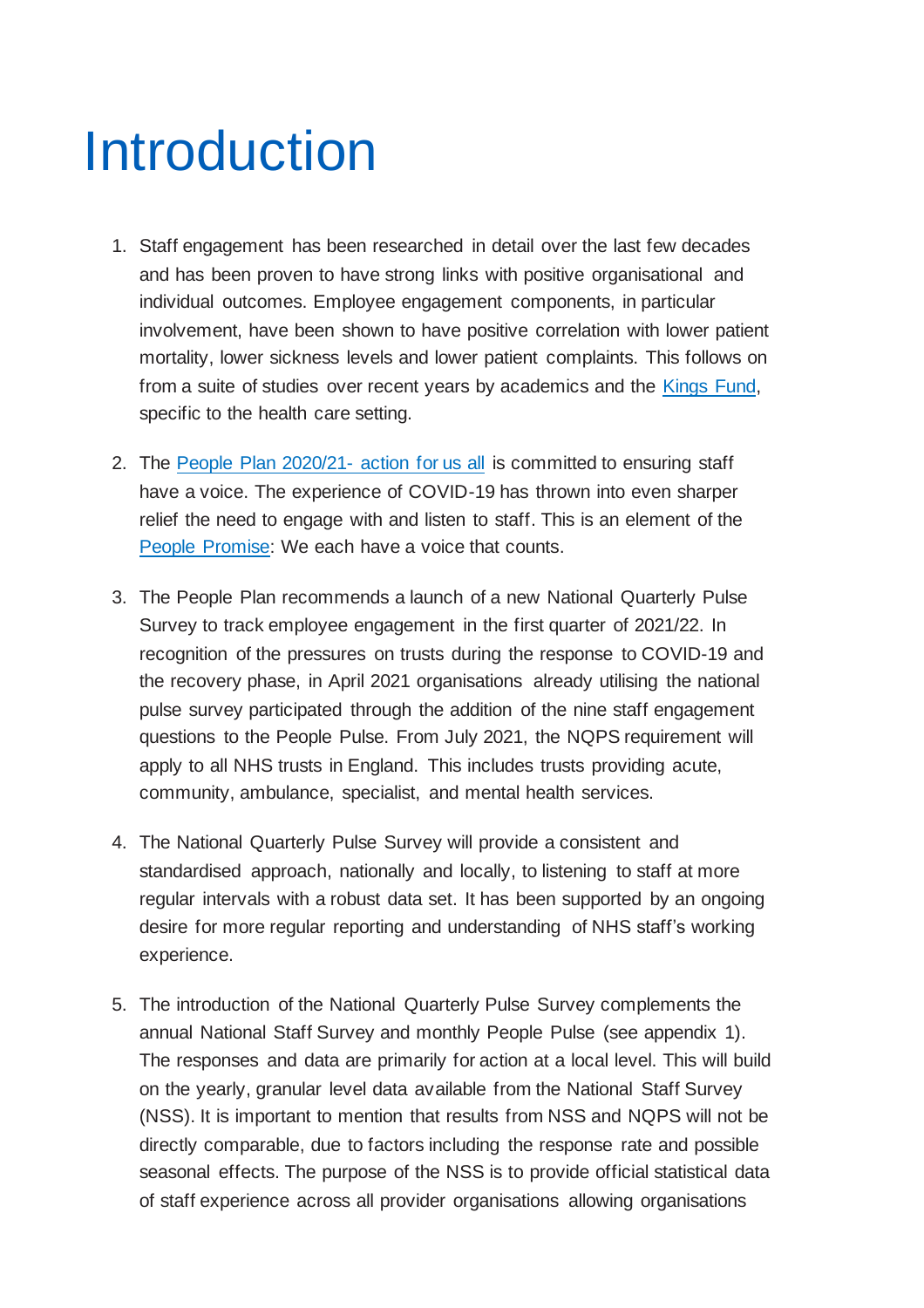track progress over time and compare their results against national and local benchmark to a granular level of detail. The NQPS will provide a representative view of staff engagement in provider organisations on a quarterly basis. There are also fundamental differences in sample strategy between NSS and NQPS – the NSS has a robust sampling strategy aligned to ESR data. Furthermore, NSS results are weighted whilst NQPS results are not.

6. The primary purpose of the National Quarterly Pulse Survey is to understand the working experience of staff more regularly and in a consistent approach, to support actions for improvement. Organisations should take ownership of their NQPS data and act on the results. The results of the NQPS should be used by providers and commissioners to celebrate success or make improvements where required. To aid further analysis, organisations may wish to collect additional information via the NQPS to make the data more useful at a local level. These results should be used alongside the patient FFT results, and other local intelligence, to drive improvement, working in partnership with local staff side representatives and staff networks.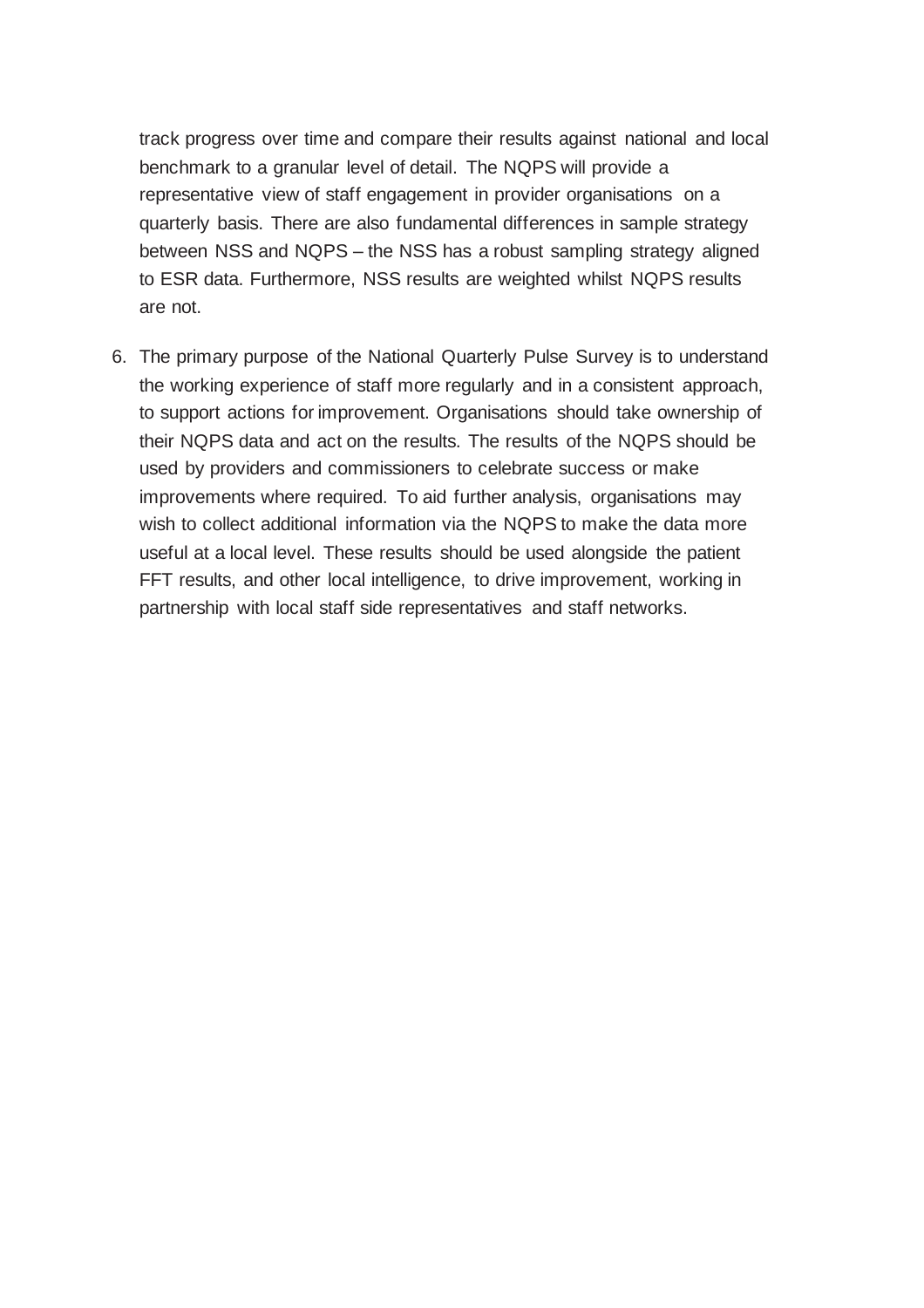### <span id="page-6-0"></span>Implementation

- 1. NHS England and NHS Improvement has adopted a flexible approach to how organisations may collect data for the National Quarterly Pulse Survey. This decision has been taken as a result of feedback received and because it is important that the NQPS is an improvement tool which works at a local level. The NQPS will be implemented initially via the [People Pulse](https://www.england.nhs.uk/nhs-people-pulse/) in April 2021. From July 2021, all NHS provider organisations will be required to implement and report the first set of results in August 2021. After the first year of implementation of the tool, NHS England and NHS Improvement will evaluate the implementation of the survey to review what approaches have worked most effectively.
- 2. The survey will include the nine staff engagement questions from the annual NHS Staff Survey. These questions cover the three elements of employee engagement: motivation, involvement, and advocacy and will be measured on a five-point scale as per the table below:

| Question                                                                                                                           | Rating scale                         |
|------------------------------------------------------------------------------------------------------------------------------------|--------------------------------------|
| I look forward to going to work (Motivation)                                                                                       | Always                               |
| I am enthusiastic about my job (Motivation)                                                                                        | Often<br>Sometimes                   |
| Time passes quickly when I am working (Motivation)                                                                                 | Rarely<br><b>Never</b>               |
| There are frequent opportunities for me to show<br>initiative in my role (Involvement)                                             | Strongly agree                       |
| I am able to make suggestions to improve the work of<br>my team/department (Involvement)                                           | Agree<br>Neither agree nor disagree  |
| I am able to make improvements happen in my area<br>of work (Involvement)                                                          | <b>Disagree</b><br>Strongly disagree |
| Care of patients/service users is my organisation's<br>top priority (Advocacy)                                                     |                                      |
| I would recommend my organisation as a place to<br>work (Advocacy)                                                                 |                                      |
| If a friend or relative needed treatment I would be<br>happy with the standard of care provided by this<br>organisation (Advocacy) |                                      |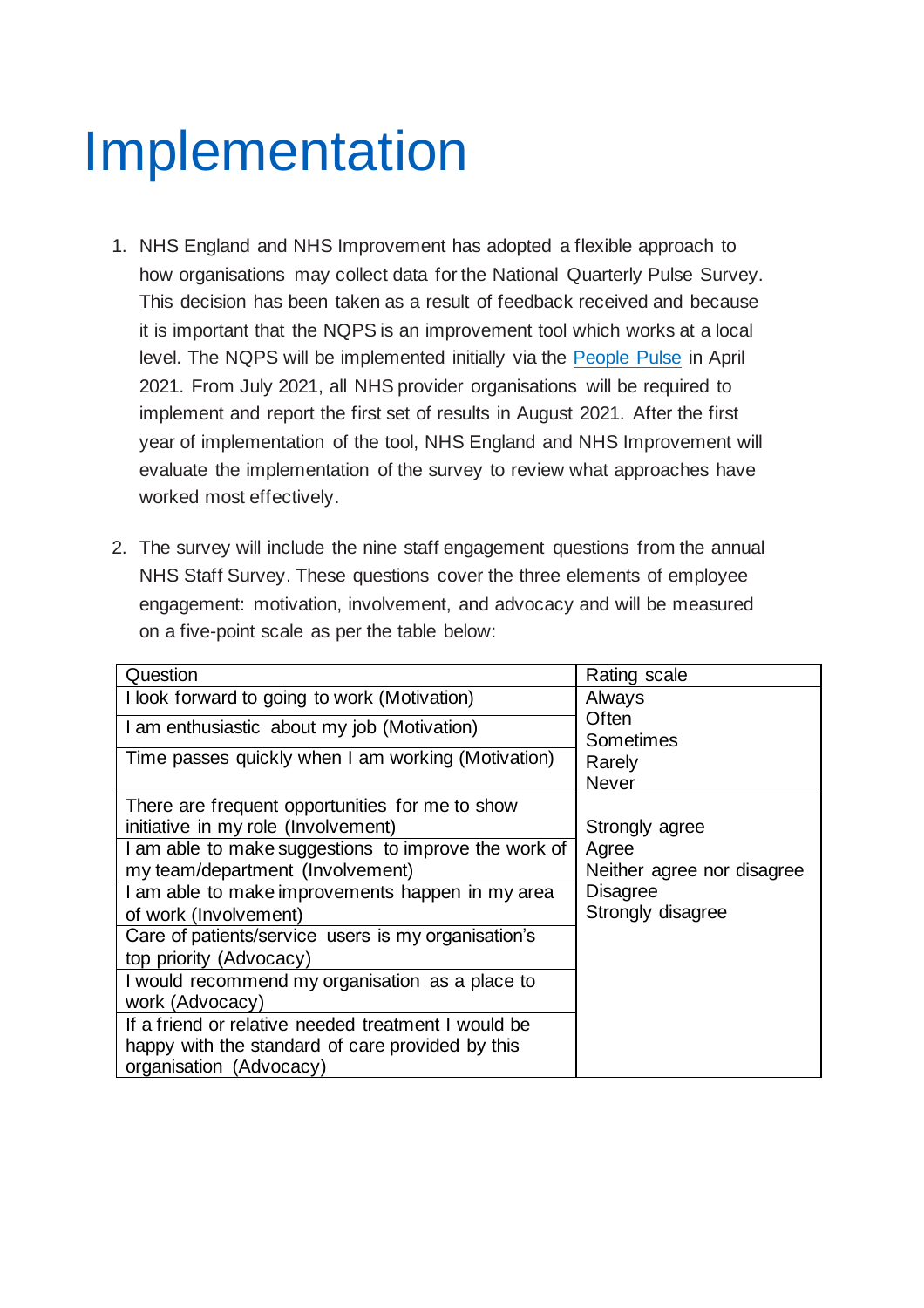- 3. Organisations should carefully consider which data collection method best suits the needs and preferences of their staff, across the range of services provided, or functions carried out, by the organisation. To collect data, trusts can choose between the following methods:
	- o People Pulse
	- o An existing internal survey tool
	- o A current Staff FFT provider. In order to manage trust burden staff FFT data submission will be replaced by the National Quarterly Pulse Survey, but trusts could use the same provider.

Although organisations are encouraged to collect data electronically, it is possible to offer some members of staff an option to respond via a paper form (not applicable when using the People Pulse to collect the data). However, it is a responsibility of an organisation to ensure data from a paper questionnaire is transcribed electronically.

Gathering staff feedback via the NQPS requires dedicated resources and staff time. Due consideration therefore needs to be made to the costs, resources, staff time and expertise required for this activity.

Where organisations deliver the NQPS in-house, they must comply with the confidentiality and data protection requirements. It is essential that the NQPS is conducted in such a way that confidentiality is respected and given high priority. When carrying out the NQPS, organisations will need to ensure compliance with the Data Protection Act 2018 and General Data Protection Regulation (GDPR)), and the NHS Code of Practice on Confidentiality (2003). The NQPS responses must not be presented or published in a way that allows individual members of staff to be identified.

Where trusts are utilising data from the Electronic Staff Record (ESR) to obtain equality and diversity data, staff should be informed that their response will be linked in this way. Prior to NQPS being implemented for the first time, organisations should seek the advice of their Information Governance Manager at an early stage and ensure they have a secure legal basis to process the personal data of staff for this purpose.

Organisations may choose to implement NQPS in a way that best suits staff and the needs of the organisation, but they are obliged by law to honour any statements they make about anonymity or confidentiality. It will also be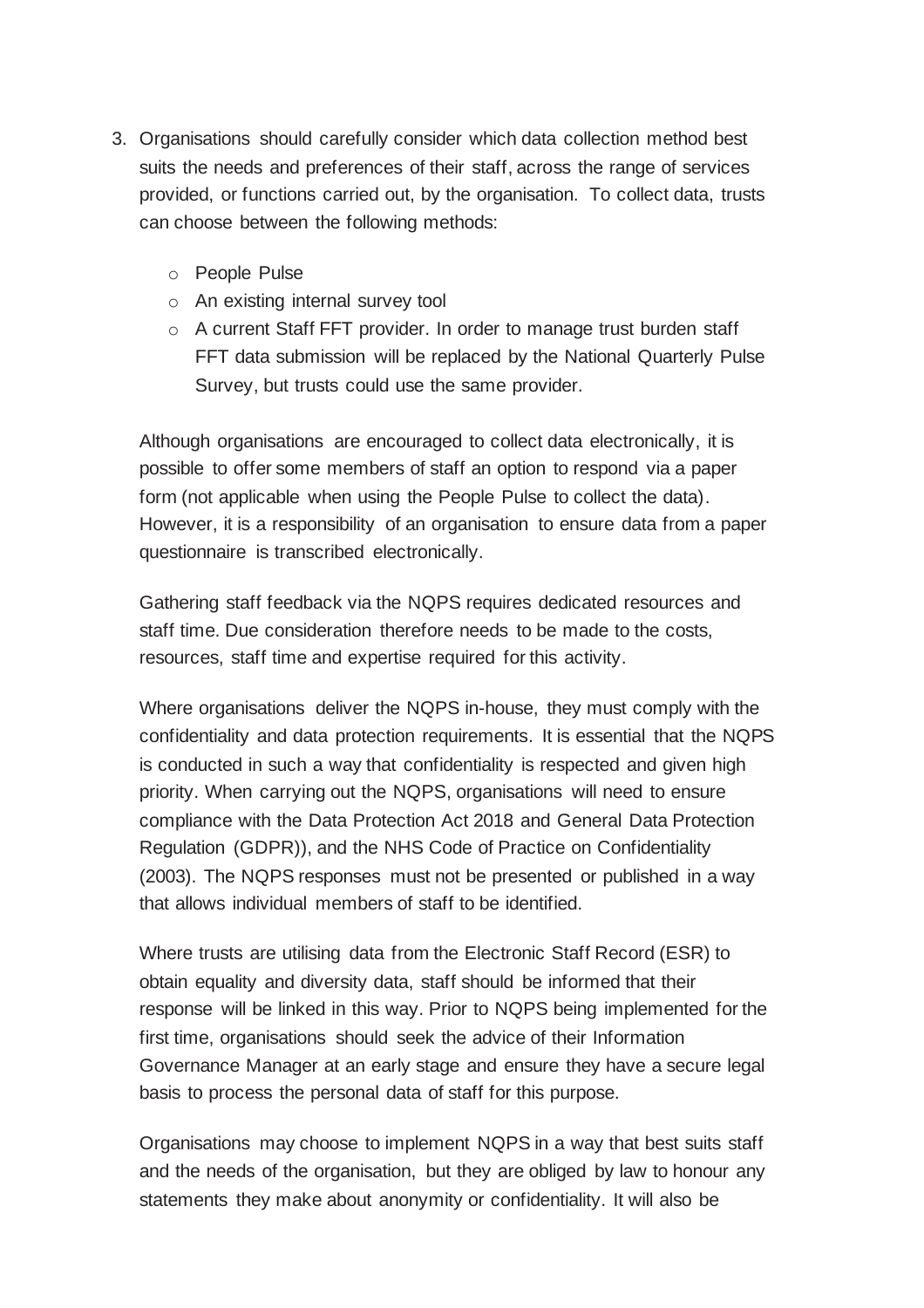necessary to establish appropriate contractual arrangements with any external suppliers, if that is the preferred method of data collection.

- 4. The National Quarterly Pulse Survey is designed to be a tool for local service improvement. Organisations may therefore choose to use the NQPS as an opportunity to gather further information beyond that required by this guidance. Organisations should consider which additional information would be most useful to them and liaise with local staff side representatives in discussing and agreeing additional topics.
- 5. Organisations should collect additional information via the National Quarterly Pulse Survey to enable further breakdown of the results, i.e. by staff occupational grouping, ethnicity, etc. to evaluate representativeness of data. However, any additional questions or demographic information should not be included in the data submission. For Trusts using People Pulse to administer NQPS, the analysis will be split according to demographic information through the online analytics platform.
- 6. All staff working within the organisation must have the opportunity to respond on a quarterly basis (excluding quarter 3). The National Quarterly Pulse Survey is an inclusive tool and should not be restricted to those who have a contract of employment with the organisation, for example, temporary staff can also participate in the survey.
- 7. There is no requirement to collect National Quarterly Pulse Survey data during quarter 3 (October), when the annual staff survey is undertaken, although organisations may choose to do so. If organisations decide to collect NQPS data during this period, there is no requirement to submit the data centrally.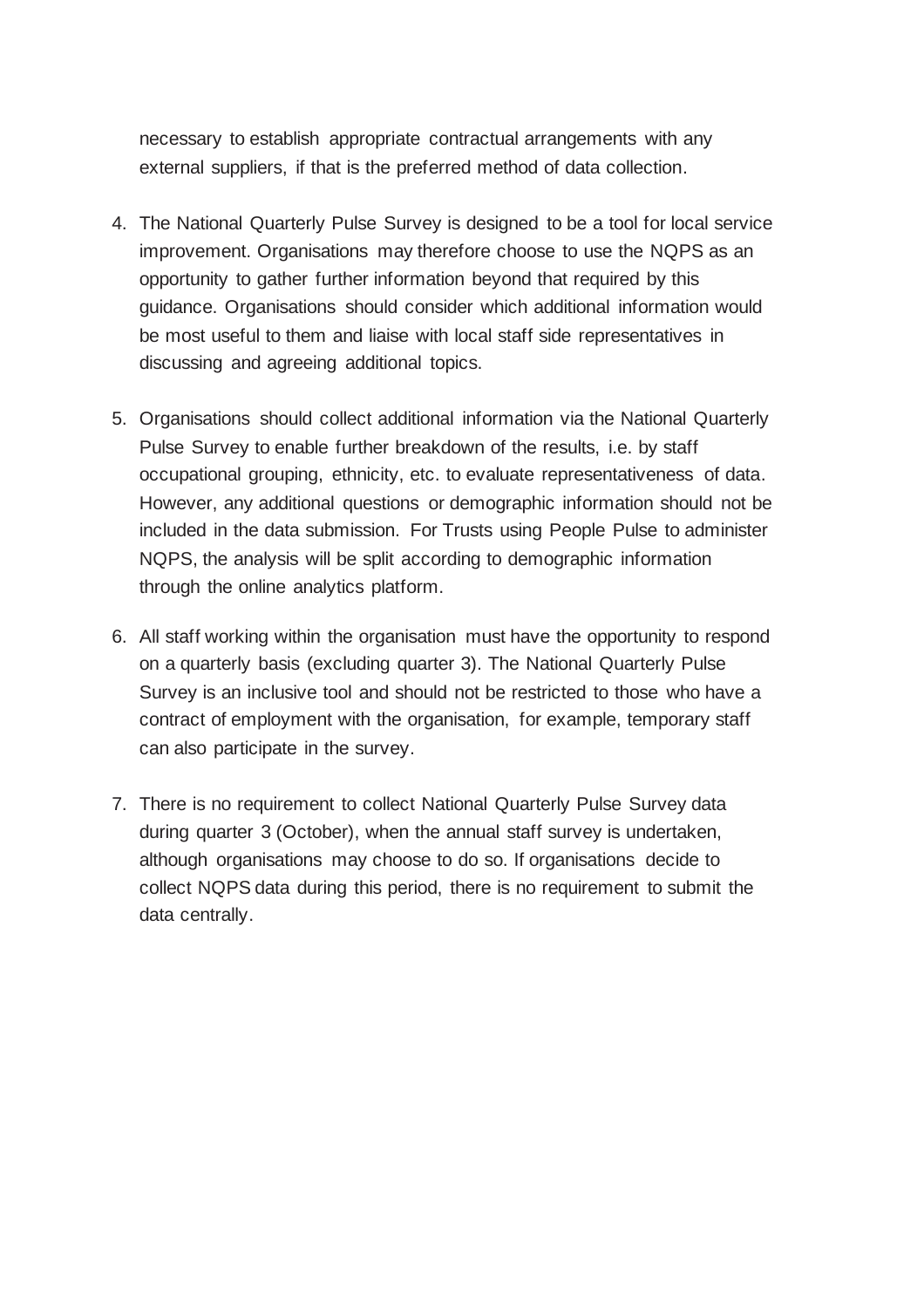### <span id="page-9-0"></span>Data submission

1. Regardless of the data collection method, organisations are asked to collect data in the first month of the quarter. Trusts using other methods than the People Pulse are asked to submit data by the 8<sup>th</sup> calendar day of the second month of the quarter. This applies only to Q1, Q2 and Q4. Q3 is excluded from this requirement due to the period of fieldwork for the National Staff Survey. The table below shows exact dates for the data collection and submission:

|                            | Data collection | Data submission due date |  |  |  |
|----------------------------|-----------------|--------------------------|--|--|--|
|                            | period          |                          |  |  |  |
| Quarter 1 (April-June)     | 1-31 April      | 8 May                    |  |  |  |
| Quarter 2 (July-September) | $1-31$ July     | 8 August                 |  |  |  |
| Quarter 4 (January-March)  | 1-31 January    | 8 February               |  |  |  |

2. If using the People Pulse, there is no requirement for data to be submitted by trusts via the [Strategic Data Collection Service](https://datacollection.sdcs.digital.nhs.uk/) (SDCS) as this will be done centrally. If using an existing internal survey tool or existing Staff FFT provider, data will need to be submitted via SDCS by trusts. The diagram below presents the process for the National Quarterly Pulse Survey.

|                                        |                                                                                                            | ror reduction gaartony range carvey.     |                                                |  |  |  |  |  |  |  |
|----------------------------------------|------------------------------------------------------------------------------------------------------------|------------------------------------------|------------------------------------------------|--|--|--|--|--|--|--|
| ਰੋ<br>avoid<br>each                    | Ask all staff the 9 NSS Engagement Theme<br>questions via your chosen method                               |                                          |                                                |  |  |  |  |  |  |  |
|                                        | <b>Method 1</b>                                                                                            | <b>Method 2</b>                          | Method 3                                       |  |  |  |  |  |  |  |
| the<br>(not Qtr<br><b>Month</b>        | Use the<br>People Pulse                                                                                    | Use existing<br>Staff FFT                | Use existing local<br>survey tool              |  |  |  |  |  |  |  |
| 2                                      | <b>Collate and submit</b>                                                                                  |                                          |                                                |  |  |  |  |  |  |  |
|                                        | For Method 1                                                                                               | the data                                 | For Methods 2 and 3                            |  |  |  |  |  |  |  |
| (by the 8 <sup>th</sup> )<br>Mid-Month | No action required from individual<br>organisations. The national SEE<br>team will submit the data on SDCS |                                          | Complete a central data<br>submission via SDCS |  |  |  |  |  |  |  |
| က<br>nd-Month 2<br>Early-Month         |                                                                                                            | <b>Results available</b><br>and complete |                                                |  |  |  |  |  |  |  |

"How do I go about meeting the requirement for National Quarterly Pulse Survey?"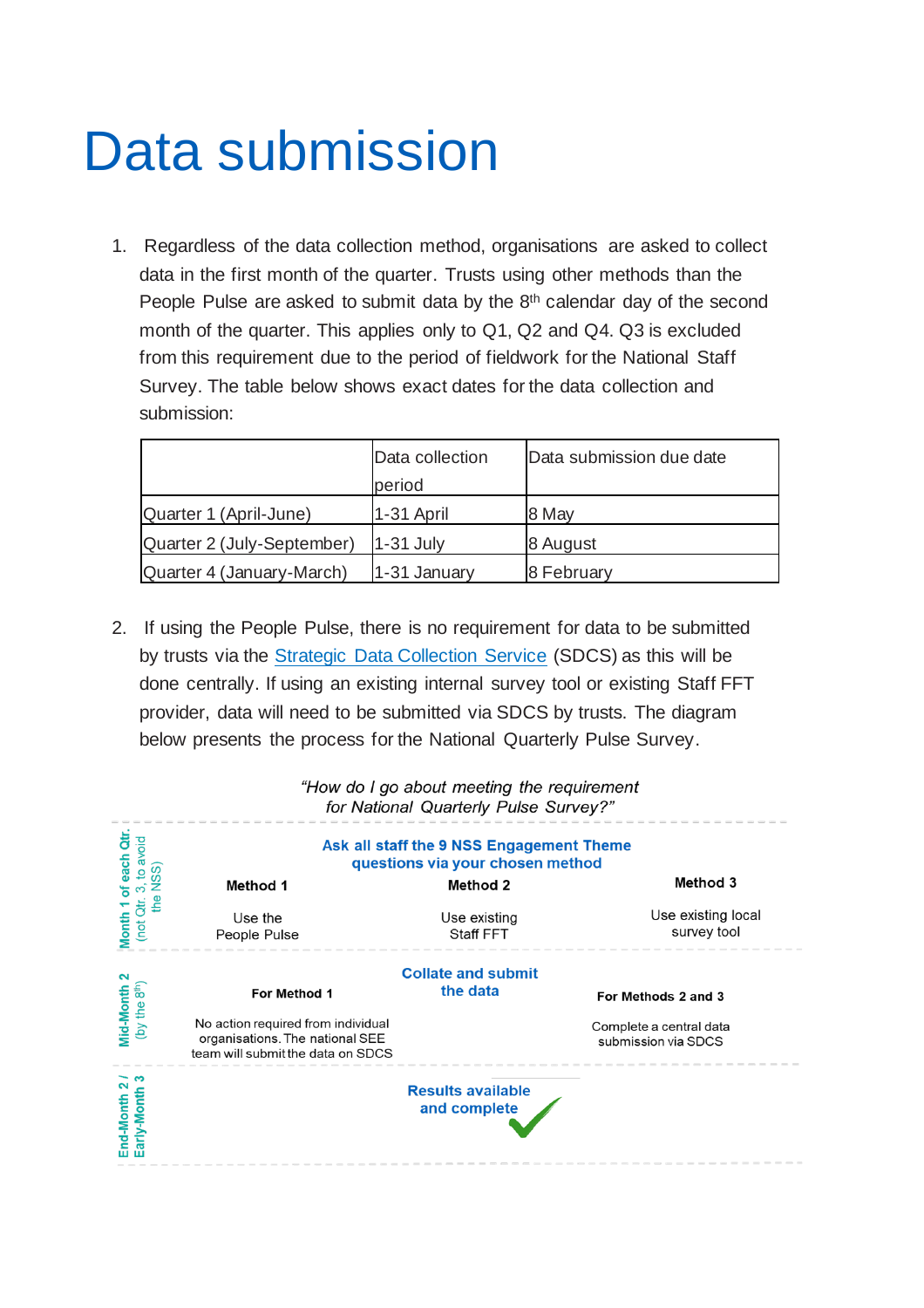#### **The section below applies to Trusts utilising methods other than the People Pulse.**

3. After the National Quarterly Pulse Survey data has been collected (via paper forms, or electronically, for example) the response data must be entered into an Excel workbook provided for the submission of data to NHS England and NHS Improvement via [SDCS.](https://datacollection.sdcs.digital.nhs.uk/) The table below provides an example of the data specification requirements. The number of responses in each of the five response categories needs to be submitted for all nine staff engagement questions. This information should be displayed in a matrix to allow accurate data processing prior to publication.

|                                                                                                                         | Strongly<br>disagree/<br>Never | Disagree/<br>Rarely | <b>Neither</b><br>agree nor<br>disagree/<br><b>Sometimes</b> | Agree/<br>Often | Strongly agree/<br>Always | Total |
|-------------------------------------------------------------------------------------------------------------------------|--------------------------------|---------------------|--------------------------------------------------------------|-----------------|---------------------------|-------|
| "I look forward to going to work."                                                                                      | 42                             | 6                   | 8                                                            | 59              | 33                        | 148   |
| "I am enthusiastic about my job."                                                                                       |                                |                     |                                                              |                 |                           | O     |
| "Time passes quickly when I am working."                                                                                |                                |                     |                                                              |                 |                           | O     |
| "There are frequent opportunities for me to show initiative in my role."                                                |                                |                     |                                                              |                 |                           | O     |
| "I am able to make suggestions to improve the work of my team / department."                                            |                                |                     |                                                              |                 |                           | O     |
| "I am able to make improvements happen in my area of work."                                                             |                                |                     |                                                              |                 |                           |       |
| "Care of patients / service users is my organisation's top priority."                                                   |                                |                     |                                                              |                 |                           |       |
| "I would recommend my organisation as a place to work."                                                                 |                                |                     |                                                              |                 |                           |       |
| "If a friend or relative needed treatment I would be happy with the standard of<br>care provided by this organisation." |                                |                     |                                                              |                 |                           |       |

- 4. Guidance on submission via SDCS can be found [here.](https://digital.nhs.uk/services/strategic-data-collection-service-sdcs) The SDCS team is also creating a NQPS submission specific guidance which will be available in July 2021 and will explain aspects of submission such as correct data format, error messages, etc.
- 5. Late submissions will not be allowed due to strict turnaround time for data processing and publication. In addition, as the NQPS data collection is aligned to specific time periods in each quarter, it is important to keep to these to ensure confidence in the reliability of the data being relevant to this time period and its' context.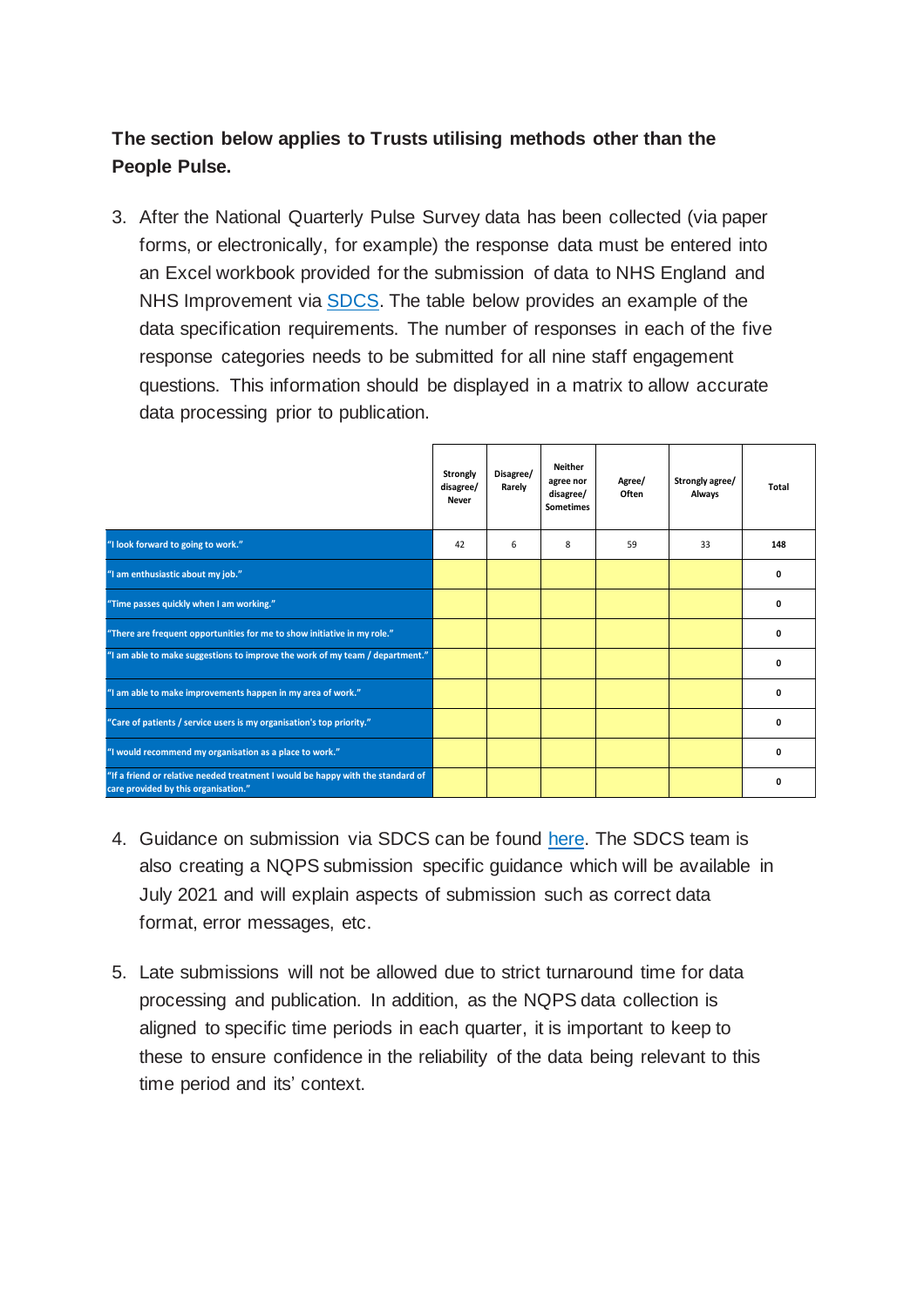### <span id="page-11-0"></span>Data publication

- 1. Publishing the results of the National Quarterly Pulse Survey in a consistent and transparent way is important so that improvement areas are clear to everyone and that subsequent actions can be explored collaboratively to support employee experience.
- 2. Organisations must publish their NQPS data locally, for instance through internal communications channels within a trust, to promote transparency. When publishing this data, it must be at least the same level of data that is submitted via SDCS. However, if organisations collate (e.g. departmental level or demographic data) they may also choose to publish this locally. Local publications should be made available in accessible formats as required.
- 3. It is recommended that organisations develop a plan to publish the results of the NQPS at a local level, working in partnership with local staff side representatives. Organisations will need to consider how frequently they will communicate the NQPS results and what methods will be used to communicate these results. Organisations will need to consider both the external and internal audiences who will be interested in the NQPS results, including: clinical and non-clinical staff; the local negotiating forum; senior managers and board members; patients and members of the public; commissioners; other local organisations and the local press.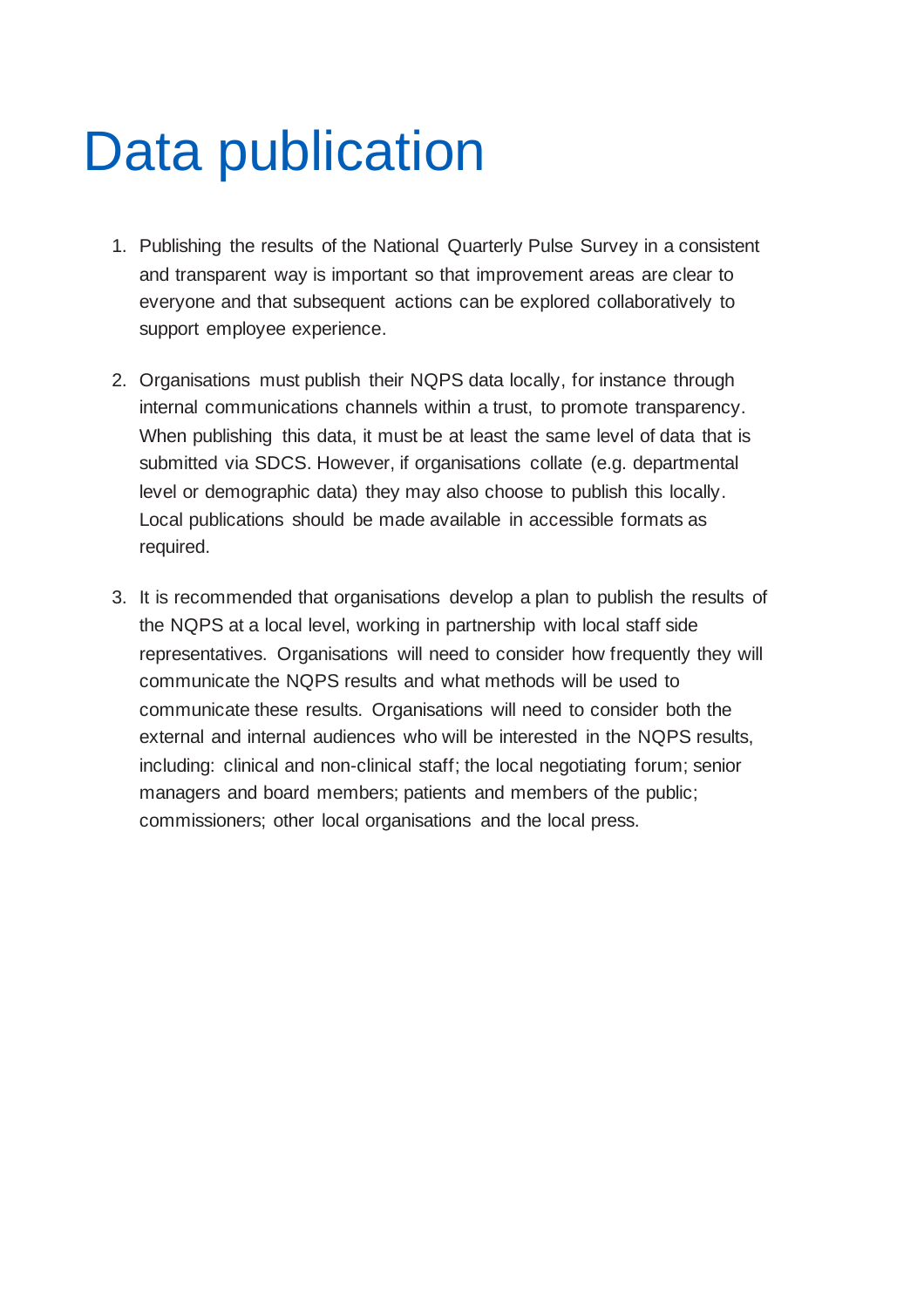## <span id="page-12-0"></span>Implementation support

- 1. National Quarterly Pulse Survey is being implemented with support from the Staff Experience and Engagement Team within the People Directorate at NHS England and NHS Improvement.
- 2. For general and technical queries, please email nhsi.quarterlyss@nhs.net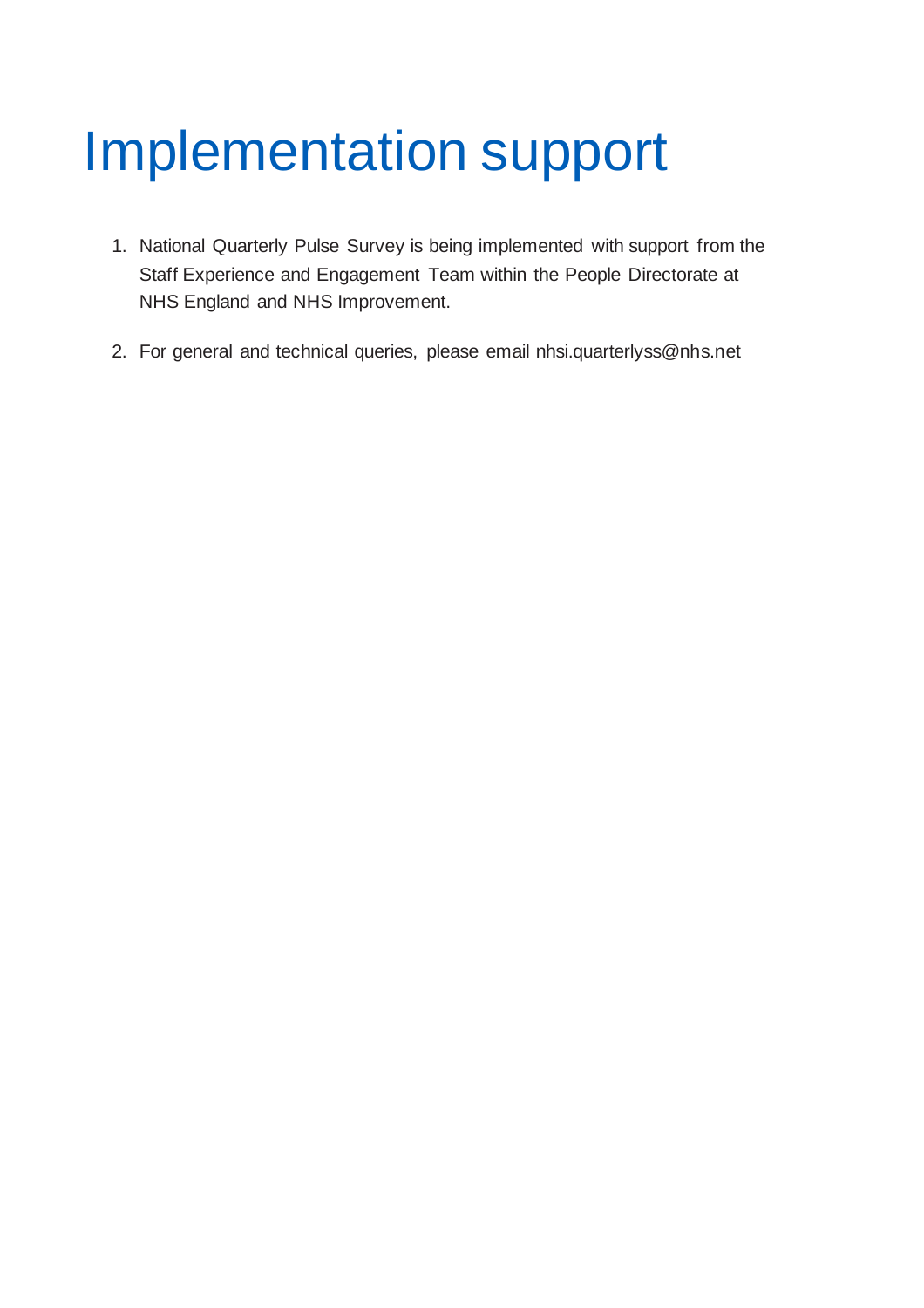# Appendix 1 – Channels for listening to staff

<span id="page-13-0"></span>

|                          |                                                                                                                                                                                                                                                                                                              | Mav             | <b>Jun</b>            |                                          |                 |                 |                                            | <b>Nov</b>                                  | Dec             | Jan                                      | Feb             | Mar                    |
|--------------------------|--------------------------------------------------------------------------------------------------------------------------------------------------------------------------------------------------------------------------------------------------------------------------------------------------------------|-----------------|-----------------------|------------------------------------------|-----------------|-----------------|--------------------------------------------|---------------------------------------------|-----------------|------------------------------------------|-----------------|------------------------|
| <b>Type of</b><br>survey | Quarterly<br>Survey /<br><b>People Pulse</b>                                                                                                                                                                                                                                                                 | People<br>Pulse | People Pulse Survey / | Quarterly<br><b>People Pulse</b>         | People<br>Pulse | People<br>Pulse | National<br>Staff<br><b>Survey</b><br>NSS) | National<br><b>Staff</b><br>Survey<br>(NSS) | People<br>Pulse | Quarterly<br>Survey /<br>People<br>Pulse | People<br>Pulse | People<br><b>Pulse</b> |
|                          |                                                                                                                                                                                                                                                                                                              |                 |                       |                                          |                 |                 | Pulse<br>for non- non-<br>orgs             | Pulse for<br>provider provider<br>orgs      |                 |                                          |                 |                        |
| <b>Purpose</b>           | Annual NSS: Mandated. To provide yearly official statistical data of staff experience across all provider organisations allowing<br>organisations track progress over time and compare their results against national and local benchmark.                                                                   |                 |                       |                                          |                 |                 |                                            |                                             |                 |                                          |                 |                        |
|                          | Quarterly Survey: Engagement theme questions (appendix 1), mandated through People Pulse or existing platform quarterly<br>as part of the People Plan.                                                                                                                                                       |                 |                       |                                          |                 |                 |                                            |                                             |                 |                                          |                 |                        |
|                          | Monthly People Pulse: Voluntary, monthly or other cycles. To provide a regular national and regional overview of staff<br>experience to understand progress against the People Promise and gather input against specific concerns or topics                                                                  |                 |                       |                                          |                 |                 |                                            |                                             |                 |                                          |                 |                        |
| <b>Content</b>           | People Pulse: Staff sentiment questions - feeling informed, supported, anxious, motivated; types of support required and free<br>text feedback to leaders; Additional topical questions such as psychological safety, team belonging, HWB support evaluation<br>and other topics relevant at a specific time |                 |                       |                                          |                 |                 |                                            |                                             |                 |                                          |                 |                        |
|                          | Include staff<br>engagement<br>questions                                                                                                                                                                                                                                                                     |                 |                       | Include staff<br>engagement<br>questions |                 |                 |                                            |                                             |                 | Include staff<br>engagement<br>questions |                 |                        |